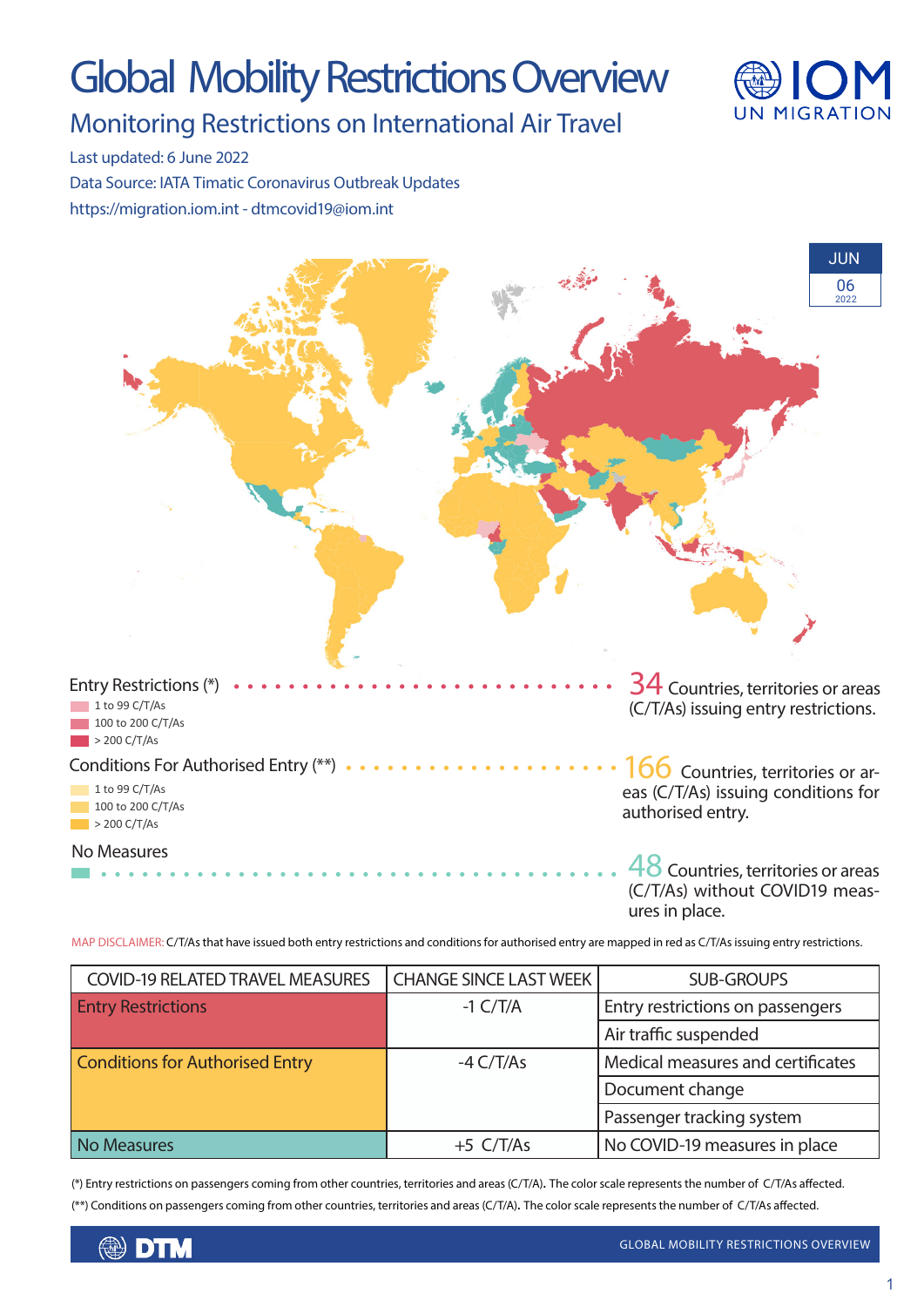## 1. INTRODUCTION

The DTM Global Mobility Restrictions Overview provides updates on international air travel restrictions and conditions for authorized entry. This overview aims to understand how COVID-19 has impacted human mobility, detailing how global and regional trends in air travel measures have evolved since COVID-19 was declared a global pandemic in March 2020. The data presented focuses on the changes in public health-related immigration and border management measures. It provides information intended to support IOM missions and partners in targeted response planning and advocacy for vulnerable populations who may be affected by changes in global mobility.

### 2. GLOBAL TRENDS

#### TRAVEL MEASURES

As of 6 June 2022, 179 C/T/As have simultaneously implemented COVID-19-related mobility restrictions and/or conditions for authorized entry. Overall, 34 C/T/As have issued entry restrictions and 166 C/T/As have issued restrictions and /or conditions for authorized entry. Finally, 48 C/T/As have removed all COVID-19-related travel measures.

The first graph below provides an overview of different types of COVID-19 related measures and the number of C/T/As issuing them. The second graph shows how the different measures have changed over time since March 2020.



As of 6 June 2022, medical measures were the most commonly issued measures, which entails quarantine measures, health screening upon arrival, COVID-19 negative test certificate or vaccination certificates. Passenger tracking systems were the second most commonly issued measure, which include health declaration or location tracking forms.

#### EXCEPTIONS TO TRAVEL MEASURES



The graphs above show global figures on C/T/As that have issued exceptions to their travel measures, exempting certain categories from fulfilling the requirements for authorised entry. 'Exceptions for children below a certain age' has been the most common exception group with the highest growth rate, followed by 'Exceptions for Nationals or Residents'. The trends in the decline of C/T/As issuing exceptions over time could be attributed to the rate at which C/T/As have removed travel measures.